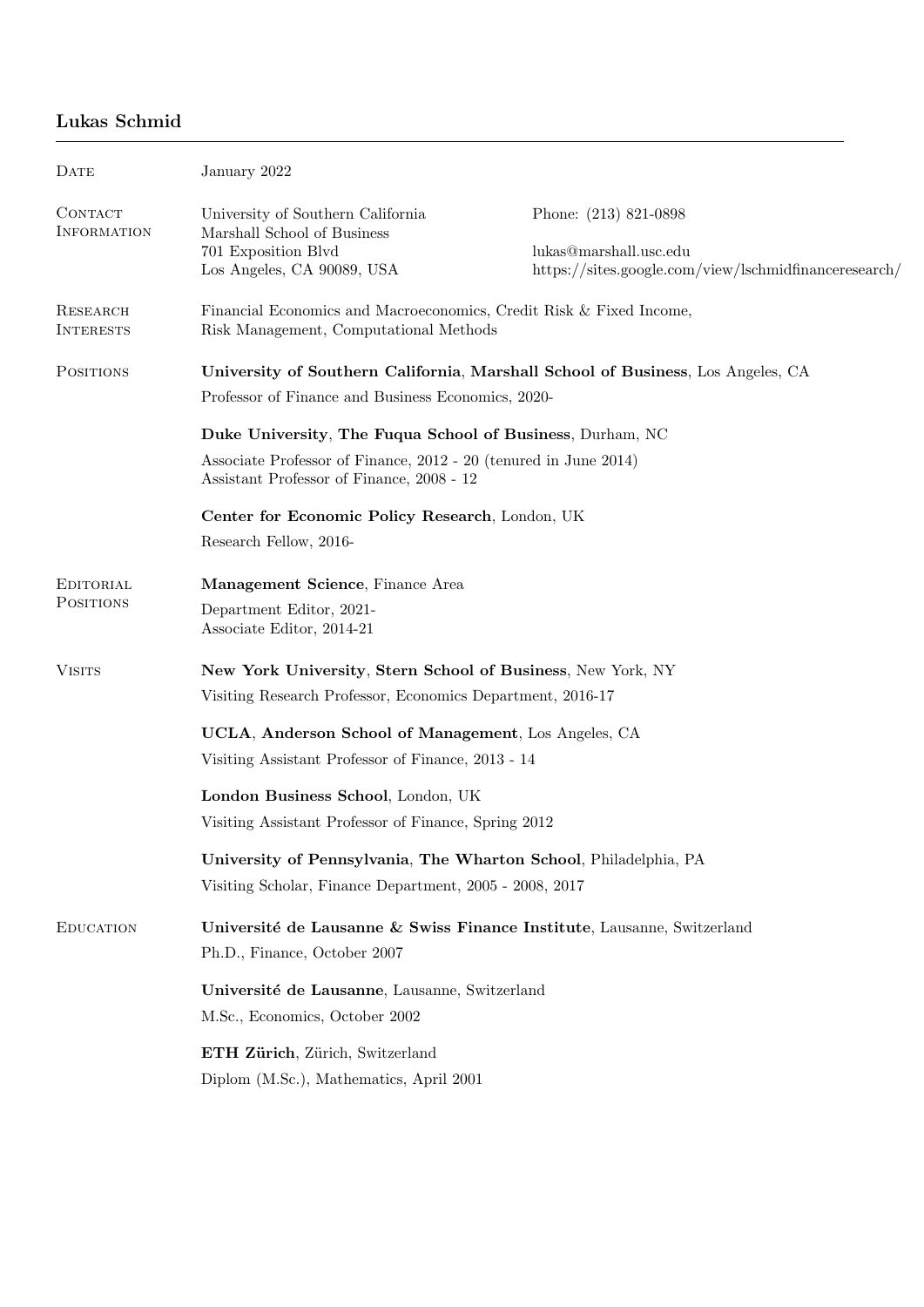| <b>PUBLICATIONS</b> |
|---------------------|
|                     |

- 1. Levered Returns (with João Gomes) Journal of Finance, April 2010 Smith-Breeden First Prize for best paper in the Journal of Finance , 2010
- 2. The Market Price of Fiscal Uncertainty (with Max Croce and Thien Nguyen) Journal of Monetary Economics, July 2012
- 3. Fiscal Policies and Asset Prices (with Max Croce, Howard Kung and Thien Nguyen) Review of Financial Studies, September 2012 (lead article)
- 4. Investment-Based Corporate Bond Pricing (with Lars-Alexander Kuehn) Journal of Finance, December 2014 Napa Finance 2012 Best Paper Award
- 5. Innovation, Growth and Asset Prices (with Howard Kung) Journal of Finance, June 2015
- 6. Sticky Leverage (with João Gomes and Urban Jermann) American Economic Review, December 2016
- 7. Interest Rate Risk Management in Uncertain Times (with Lorenzo Bretscher and Andrea Vedolin) Review of Financial Studies, August 2018
- 
- 8. Dynamic Corporate Liquidity (with Boris Nikolov and Roberto Steri) Journal of Financial Economics, April 2019
- 9. Government Debt and the Returns to Innovation (with Max Croce, Thien Nguyen and Steven Raymond) Journal of Financial Economics, June 2019

```
10. A Macrofinance View of US Sovereign CDS Premiums (with Mikhail Chernov and Andres
Schneider)
Journal of Finance, October 2020
Warga Best Fixed Income Paper Award, SFS Cavalcade 2016
```
- 11. Competition, Markups and Predictable Returns (with Alexandre Corhay and Howard Kung) Review of Financial Studies, December 2020
- 12. The Sources of Financing Constraints (with Boris Nikolov and Roberto Steri), Journal of Financial Economics, February 2021
- 13. Equilibrium Asset Pricing with Leverage and Default (with João Gomes) Journal of Finance, April 2021 Jacobs Levy Equity Management Center Research Prize 2016
- 14. Benchmark Interest Rates when the Government is Risky (with Patrick Augustin, Mikhail Chernov, and Dongho Song), Journal of Financial Economics, April 2021
- WORKING PAPERS Risk-adjusted Capital Allocation and Misallocation (with Joel David and David Zeke), NASDAQ Award for Best Paper on Asset Pricing, WFA 2018
	- The Risks of Safe Assets (with Yang Liu and Amir Yaron)
	- Q: Risk, Rents, or Growth? (with Alexandre Corhay and Howard Kung)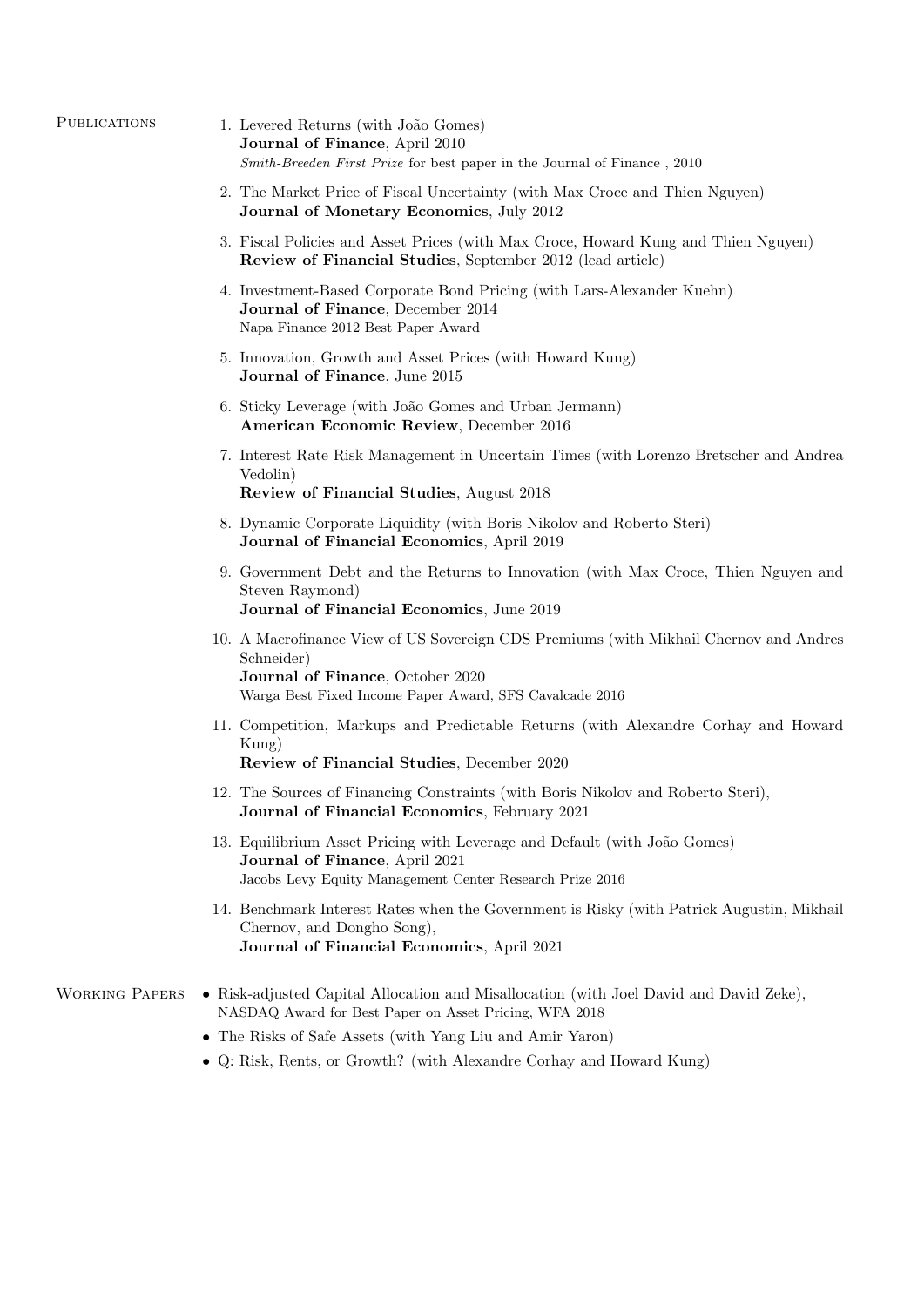|                             | • The Term Structure of CIP Violations (with Patrick Augustin, Mikhail Chernov, and Dongho<br>$\text{Song}$ )                                                                    |  |  |
|-----------------------------|----------------------------------------------------------------------------------------------------------------------------------------------------------------------------------|--|--|
|                             | • Marking to Market Corporate Debt (with Lorenzo Bretscher, Peter Feldhuetter, and Andrew<br>Kane)                                                                               |  |  |
|                             | • Credit Market Equivalents and the Valuation of Private Firms (with Niklas Huether and<br>Roberto Steri)                                                                        |  |  |
|                             | • Government Debt and Inflation with Real and Nominal Bonds (with Vytautas Valautis and<br>Alessandro Villa)                                                                     |  |  |
|                             | • Managerial Beliefs and the Cross-Section of Incentives and Compensation (with Boris Nikolov<br>and Roberto Steri)                                                              |  |  |
|                             | • Institutional Corporate Bond Pricing (with Lorenzo Bretscher, Ishita Sen, and Varun Sharma)                                                                                    |  |  |
| HONORS AND<br><b>AWARDS</b> | <i>Smith-Breeden First Prize</i> for best paper in the Journal of Finance, 2010<br>Napa Finance 2012 Best Paper Award<br>Warga Best Fixed Income Paper Award, SFS Cavalcade 2016 |  |  |
|                             | Jacobs Levy Equity Management Center Research Prize 2016<br>NASDAQ Award for Best Paper on Asset Pricing, WFA 2018                                                               |  |  |
|                             | ASU Sonoran Jacob Gold & Associates Best Paper Prize 2021                                                                                                                        |  |  |
|                             | American Economic Review Excellence in Refereeing Award 2017<br>"New Stars in Finance" Conference 2008 (invited speaker)                                                         |  |  |
|                             | Fondation Nicolas et François Grandchamp Prize for best PhD Thesis, 2007<br>Swiss National Science Foundation Research Fellowship, 2005-2007                                     |  |  |
|                             | NCCR Doctoral Fellowship in Finance, 2003-2005                                                                                                                                   |  |  |
|                             | La Suisse Assurances Prize, 2003<br>FAME Fellowship in Finance, 2002-2003                                                                                                        |  |  |
| TEACHING                    | University of Southern California, Marshall School of Business                                                                                                                   |  |  |
|                             | Advanced Asset Pricing (PhD), 2020-                                                                                                                                              |  |  |
|                             | Investments (BSBA elective), 2021-                                                                                                                                               |  |  |
|                             | Duke University, The Fuqua School of Business                                                                                                                                    |  |  |
|                             | Investments (MBA elective), 2008-2019                                                                                                                                            |  |  |
|                             | Foundations of Capital Markets (MMS), 2009-2011                                                                                                                                  |  |  |
|                             | Financial Economics (PhD), 2012-2019                                                                                                                                             |  |  |
|                             | <b>London Business School</b>                                                                                                                                                    |  |  |
|                             | Empirical Finance (PhD), 2012                                                                                                                                                    |  |  |
|                             | Financial Economics (PhD), 2014                                                                                                                                                  |  |  |
|                             | UCLA, Anderson School of Management                                                                                                                                              |  |  |
|                             | Foundations of Finance (MBA), 2013                                                                                                                                               |  |  |
|                             | Chinese University of Hong Kong                                                                                                                                                  |  |  |
|                             | Dynamic Models in Finance (PhD), 2020                                                                                                                                            |  |  |
|                             |                                                                                                                                                                                  |  |  |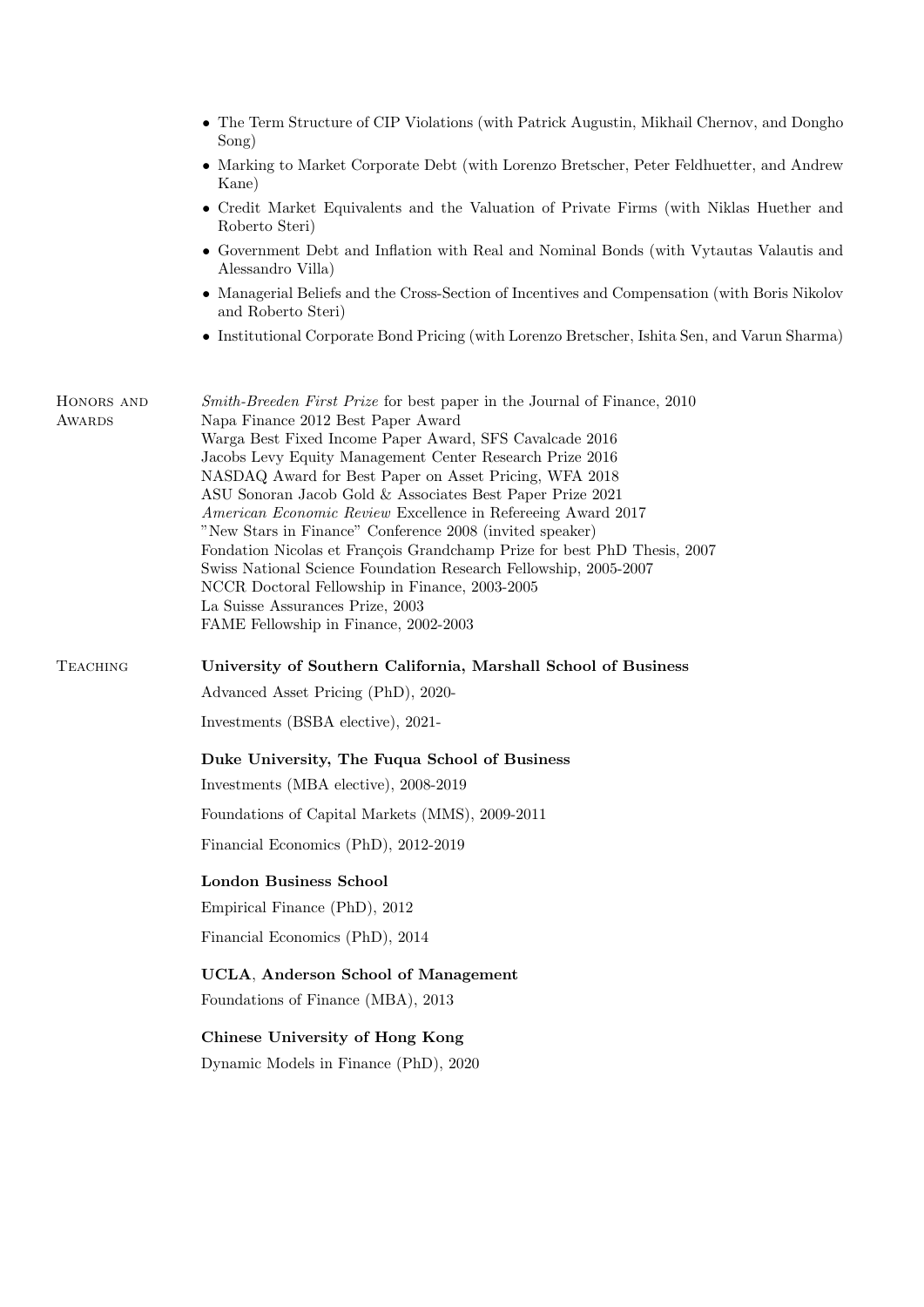## PhD Advising Michael Albert (2013, Duke Finance, Co-Chair, placed at Ohio State University); Lorenzo Bretscher (2018, LSE Finance, London Business School); Alexandre Corhay (2015, University of British Columbia, University of Toronto); Howard Kung (2012, Duke Finance, London Business School); Robert Kurtzman (2014, UCLA Economics, Federal Reserve Board of Governors); Zhao Liu (2020, Duke Economics, University of Warwick); Roberto Marfe (2013, Swiss Finance Institute, Collegio Carlo Alberto); Marcelo Ochoa (2013, Duke Economics, Federal Reserve Board of Governors); Ryan Pratt (2012, Duke Finance, Co-Chair, Brigham Young University); Alexandru Rosoiu (2015, Duke Finance, Cornerstone Research); Roberto Steri (2014, Bocconi Finance, Chair, University of Lausanne); Alessandro Villa (2021, Duke economics, Co-Chair, Chicago Fed); Stuart Webb (2013, Duke Finance, University of Texas at Austin); David Zeke (2015, UCLA Economics, University of Southern California)

#### **CONFERENCES** (includes co-author presentations)

- 2022: American Finance Association, Econometric Society Winter Meetings, HEC-McGill Winter Finance Meeting, Finance Down Under Melbourne, Midwest Finance Association
- 2021: American Finance Association, NBER Long-Term Asset Management, ASU Sonoran Finance Conference, Midwest Finance Association, Adam Smith Workshop (2), Short Term Funding Conference, SFS Cavalcade, Financial Intermediation Research Conference (2), Western Finance Association Annual Meeting, China International Conference in Finance (2), Stanford SITE, Vienna Symposium on Foreign Exchange Markets, European Finance Association (2), Red Rock Finance Conference, South Carolina Fixed Income and Financial Institutions Conference, Nova SBE Corporate Bankruptcy and Restructuring Conference, Banque de France CEPR public debt conference, CEPR - HEC Paris Macrofinance Conference
- 2020: American Finance Association (2), ITAM Finance Conference, UBC Winter Finance Conference, Finance Down Under Melbourne (2), Southern California PE Conference, ANU Asset Pricing Conference Melbourne, Seventh Sovereign Bond Markets Conference London, Brandeis Long Term Asset Management Conference, Duke/UNC Entrepreneurship Conference, NBER Asset Pricing Spring Meeting, NBER Long-Term Asset Management, PERC Research Symposium Oxford, SFS Cavalcade (2), Lausanne workshop on Public Debt and Sovereign Credit Risk, Western Finance Association Annual Meeting (2), NBER Capital Markets, Stanford SITE, European Finance Association Annual Meeting
- 2019: American Finance Association, SFS Cavalcade (2), ITAM Finance Conference, Michigan Mitsui Finance Symposium, ASU Advances in Macroeconomics: Growth, Misallocation and Factor Shares, Society for Economic Dynamics, LBS Summer Finance Symposium, NBER Capital Markets, NBER SI Micro Data and Macro Models, CEPR Asset Pricing Meeting Gerzensee, Minnesota Workshop in Macroeconomic Theory, SHoF Conference on 'Financial Markets and Corporate Decisions' (Keynote), European Finance Association Annual Meeting, Stanford SITE, 8th Canadian Derivatives Institute Conference Montreal, Tepper/LAEF Macrofinance Conference Carnegie Mellon, San Francisco Fed Conference on Advances in Financial Research, 7th Bank of Canada/San Francisco Fed Conference on Fixed Income Markets, SFS Cavalcade Asia-Pacific, SHUFE Finance Conference Shanghai
- 2018: American Finance Association, UCSB/LAEF New Frontiers of Business Cycles, CEPR Third Annual Spring Symposium in Financial Economics, IDC Herzliya Annual Conference, 11th Macro Finance Society Meeting at Imperial, Society for Economic Dynamics, Hanqing Advanced Institute Summer Conference, Barcelona GSE Summer Forum, Western Finance Association Annual Meeting (2), Banque de France Investment Conference, NBER Capital Markets, European Finance Association Annual Meeting, Stanford SITE, CEPR Asset Prices and the Macroeconomy Mannheim, San Francisco Fed Conference on Advances in Financial Research
- 2017: American Economic Association (2), SFS Cavalcade, Western Finance Association Annual Meeting (2), Econometric Society Summer Meetings, LBS Summer Finance Symposium, Society for Economic Dynamics (3), China International Conference in Finance, NBER SI Asset Pricing, NBER Capital Markets, CEPR Asset Pricing Meeting Gerzensee, Euro-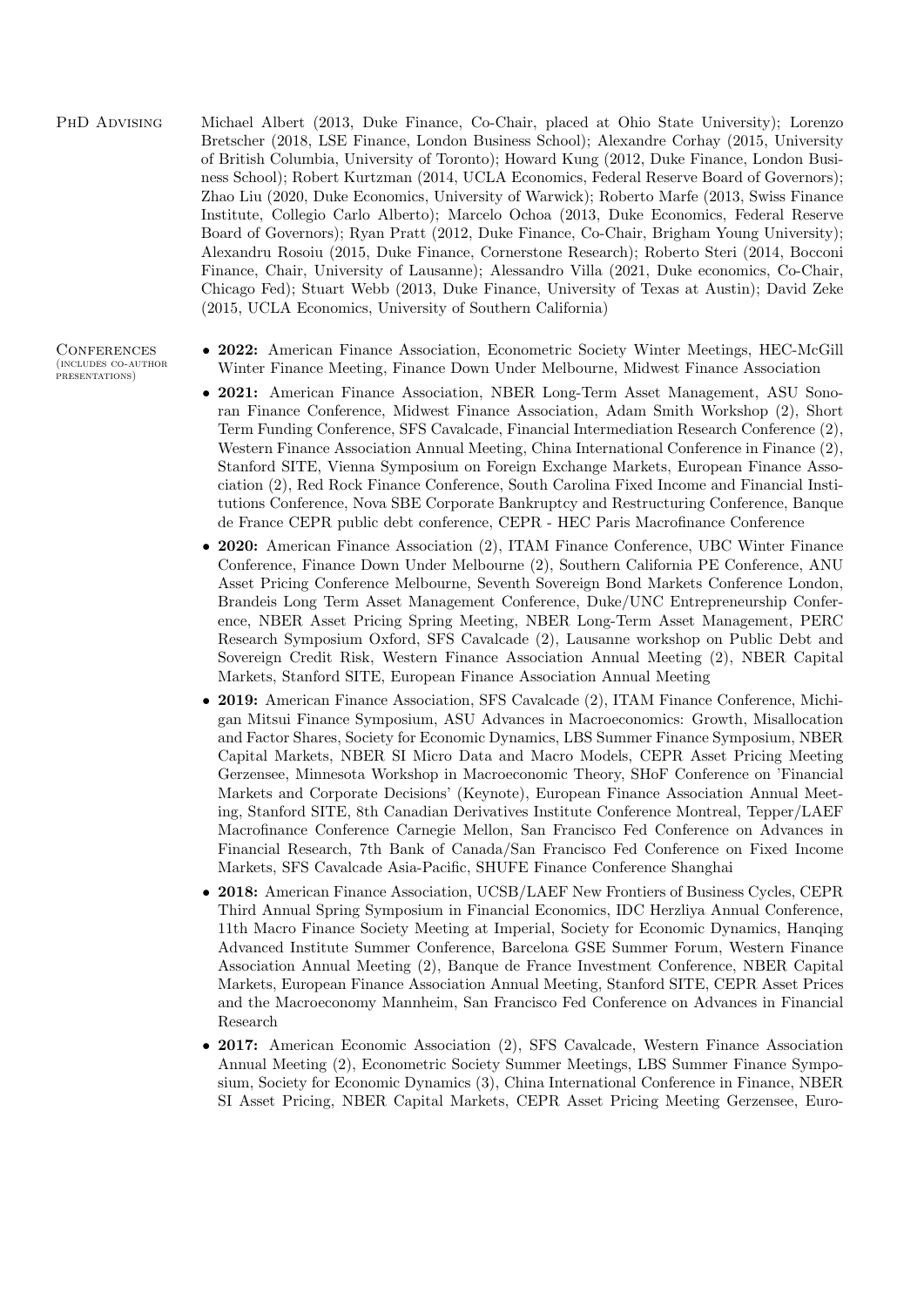pean Finance Association Annual Meeting, Tepper/LAEF Macrofinance Conference Carnegie Mellon, Cass Corporate Policies and Asset Prices Conference

- 2016: American Finance Association, European Winter Finance Summit, CEPR First Annual Spring Symposium in Financial Economics, Third Sovereign Bond Markets Conference NYU, SFS Cavalcade, BI-Swedish House of Finance Asset Pricing Conference, Barcelona GSE Summer Forum, Western Finance Association Annual Meeting (2), CEPR Asset Prices and the Macroeconomy Mannheim (2), Society for Economic Dynamics (2), Econometric Society Summer Meetings, NBER SI Asset Pricing, Stanford SITE (2), RCEF 2016 Waterloo, CEPR/FGN Growth and Business Cycles St.Gallen
- 2015: ASU Sonoran Winter Finance Conference, PIER-Philadelphia Workshop on Macroeconomics, UCSB LAEF Macroeconomics and Business Cycles, Arne Ryde Finance Workshop, Society for Economic Dynamics (2), NBER SI Asset Pricing, NBER Capital Markets, CEPR Asset Pricing Meeting Gerzensee, Econometric Society World Congress (2), European Finance Association Meeting (2), Red Rock Finance Conference, Cambridge - CERF Corporate Finance Theory symposium, Tepper/LAEF Macrofinance Conference Santa Barbara, ECB Conference on Challenges to the Euro Area, Santiago Finance Workshop
- 2014: American Finance Association Meeting, Adam Smith Asset Pricing Conference, EABCN-CEPR Conference on Macroeconomic Stabilization Cambridge, Financial Intermediation Research Conference, Society for Economic Dynamics (2), Econometric Society Summer Meeting Minneapolis, NBER Impulse and Propagation Mechanisms, CEPR Asset Pricing Meeting Gerzensee, European Finance Association Meeting, ITAM-PIER Conference on Macroeconomics, Bank of Canada Conference on Monetary Policy and Financial Stability, EuroFIT Workshop at LBS
- 2013: American Finance Association Meeting, Econometric Society Winter Meeting, American Economic Association Meeting, Chicago BFI Workshop on Ambiguity in Macroeconomics, BI Oslo/CAPR Asset Pricing Workshop, Western Finance Association Annual Meeting, Society for Economic Dynamics, IDC Herzliya Summer Finance Conference, NBER Capital Markets, BU/Boston Fed Conference on Macro-Finance, Chicago BFI Conference on Macro Financial Modeling and Macroeconomic Fragility, Chicago / NYU International Macro Finance Conference
- 2012: American Finance Association Meeting, American Economic Association Meeting, ECB Debt Growth and Macroeconomic Policies Conference, CEPR Developments in Macro and Finance London, CEPR Corporate Finance Meeting Gerzensee, Society for Economic Dynamics, Michigan Mitsui Finance Symposium, IDC Herzliya Annual Conference, 2012 Napa Conference on Financial Markets, NBER Asset Pricing Spring Meeting
- 2011: Texas Finance Festival, Minnesota Macro-Finance Conference, Western Finance Association Annual Meeting (2), Society for Economic Dynamics, NBER Capital Markets, CEPR Asset Pricing Meeting Gerzensee, European Finance Association Meeting, NBER Fall Asset Pricing Meeting, Carnegie-Rochester-NYU Conference on Public Policy, Tel Aviv Finance Conference
- 2010: American Finance Association Meeting, BU/Boston Fed Conference on Macro-Finance, CMU Conference on Advances in Macro-Finance, European Finance Association Meeting, NBER Capital Markets, Society for Economic Dynamics, Banca d'Italia/EIEF Macro Workshop
- 2009: NYU 5 Star Conference , CREDIT 2009 Venice, CEPR Macro Meeting Amsterdam, Minnesota Workshop on Macroeconomic Theory, RCEA Asset Pricing Colloquium , Society for Economic Dynamics, Amsterdam Empirical Asset Pricing Retreat, Western Finance Association Annual Meeting, LAEF Conference on Financial Markets and Macro UC Santa Barbara
- 2008: New Stars in Finance Conference, Society for Economic Dynamics, Econometric Society Summer Meeting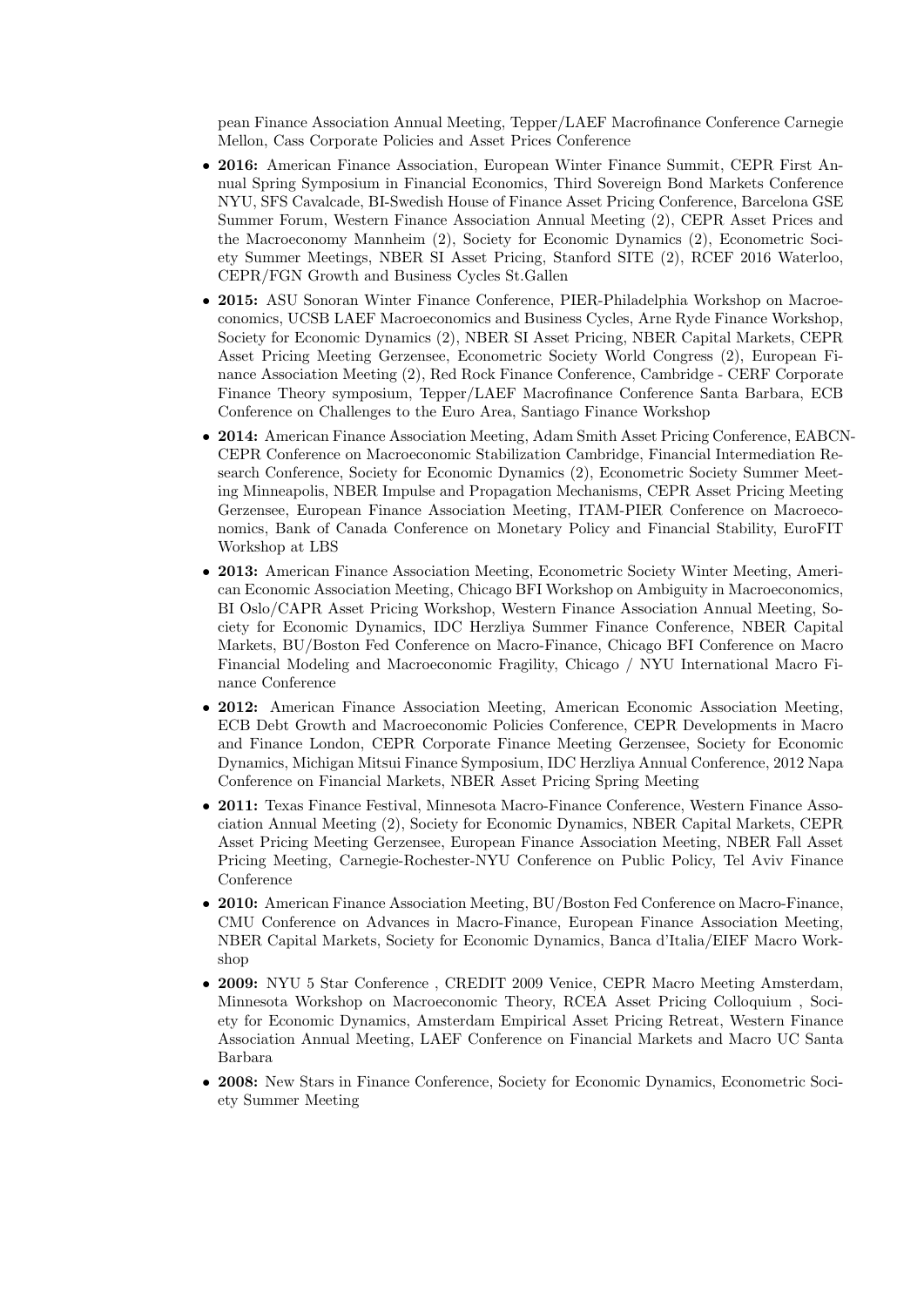• 2007: Duke/UNC Asset Pricing Conference, NBER Asset Pricing Meeting, Society for Economic Dynamics, Western Finance Association Annual Meeting, Econometric Society Summer Meeting

- SEMINARS 2022: University of Connecticut, University of South Carolina
	- 2021: Hong Kong University of Science and Technology, Shanghai Advanced Institute of Finance (SAIF), Arizona State University, University of Bonn
	- 2020: Erasmus University Rotterdam, Tilburg University, University of Maastricht, Vienna Graduate School of Finance, EIEF Rome, Banca d'Italia, US Treasury Office of Financial Research, ETH Zürich, Federal Reserve Bank of Atlanta
	- 2019: University of Texas at Austin, University of Southern California, Universita Bocconi, University of St Gallen, University of Zurich, Bank of International Settlements, Frankfurt School of Finance & Management
	- 2018: Chinese University of Hong Kong, City University of Hong Kong, Singapore Management University, Nanyang Technological University, National University of Singapore, Johns Hopkins University, North Carolina State University, University of Virginia, ITAM, University of Toronto, INSEAD, UIUC, BI Oslo, Luxembourg School of Finance
	- 2017: MIT, University of Pennsylvania, Ohio State University, University of Southern California, Indiana University, CSEF Napoli, McGill University
	- 2016: Federal Reserve Board, Federal Reserve Bank of Cleveland, Baruch College, Université de Montréal, University of Zurich, Universita Federico II, Georgia Institute of Technology
	- 2015: University of California at Berkeley, University of North Carolina at Charlotte, Stockholm School of Economics, University of Hong Kong, Hong Kong University of Science and Technology, University of Minnesota, Collegio Carlo Alberto, Copenhagen Business School
	- 2014: University of Texas at Dallas, University of Calgary, Brigham Young University, Cheung Kong Graduate School of Business, Shanghai University of Economics and Finance, University of Frankfurt, Michigan State University, UCLA, University of Oxford, Cass Business School, Vanderbilt University, Tinbergen Institute
	- 2013: University of Texas at Austin, University of Maryland, Universitat Pompeu Fabra, Simon Fraser University, University of Illinois, University of British Columbia, Imperial College, University of Wisconsin
	- 2012: MIT, Federal Reserve Bank of San Francisco, Rice University, University of Warwick, UCLA, London Business School, London School of Economics, Imperial College
	- 2011: Paris School of Economics, EPF/HEC Lausanne, Federal Reserve Bank of Philadelphia, INSEAD, Universitat Pompeu Fabra, Bocconi, BI Oslo, Aalto University Helsinki
	- 2010: University of Southern California, New York University, European Central Bank, University of North Carolina, Boston University, London School of Economics
	- 2009: Bank of England, Duke University, University of Wisconsin
	- 2008: Carnegie Mellon University, Duke University, George Washington University, Imperial College, HEC Montréal, HEC Paris, INSEAD, London Business School, McGill University, NHH Bergen, Ohio State University, Tilburg University, University of North Carolina, University of Rochester
	- 2007: Boston University, University of Pennsylvania

DISCUSSIONS • 2022: American Finance Association: Costly Misallocation: Endogenous Growth and Asset Prices by Dou, Ji, Tian, and Wang; American Finance Association: A q Theory of Internal Capital Markets by Dai, Giroud, Jiang, and Wang; Midwest Finance Association: Idiosyncratic Income Risk, Precautionary Saving, and Asset Prices by Meuwis; Midwest Finance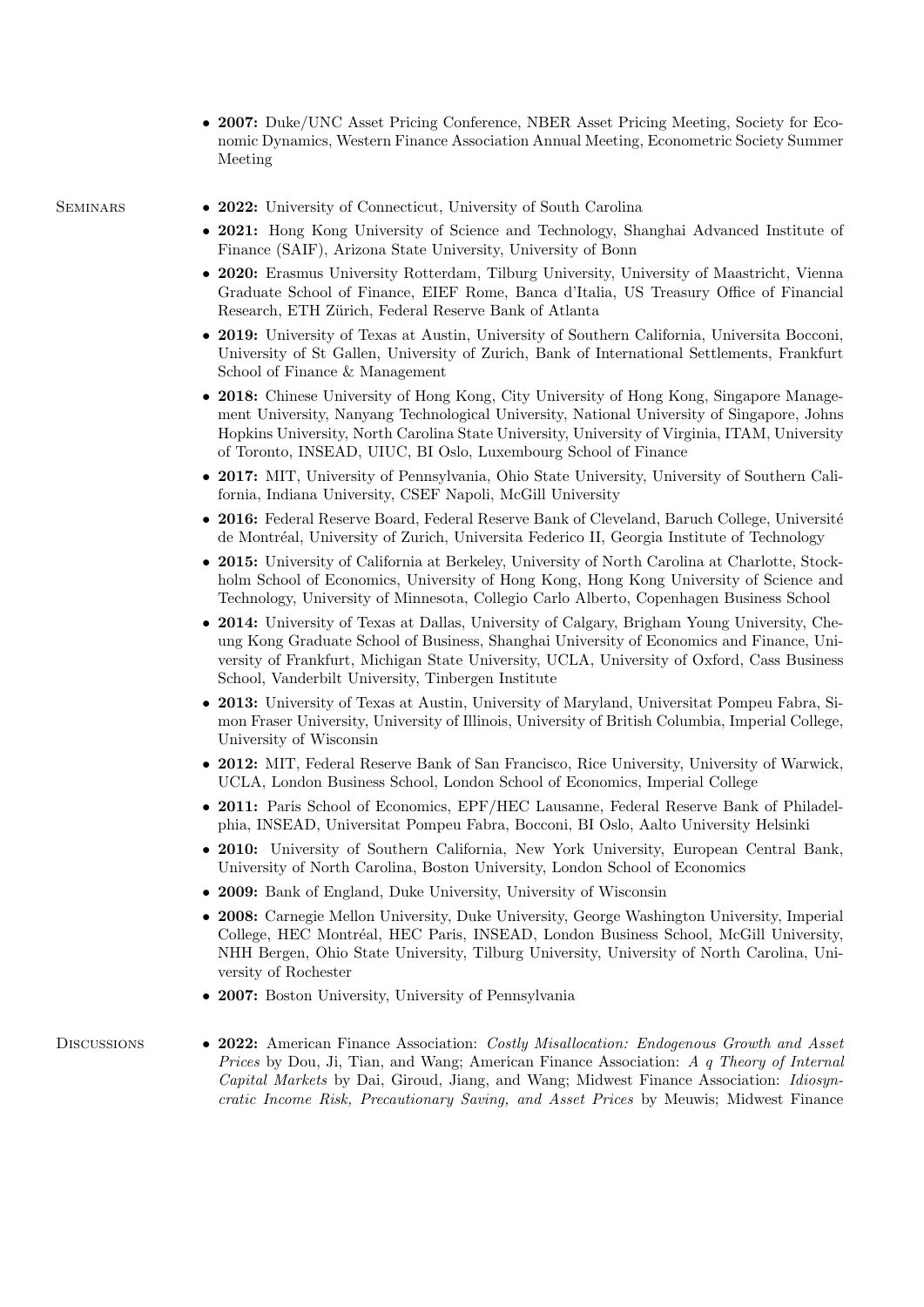Association: Book-to-Market, Mispricing, and the Cross-Section of Corporate Bond Returns by Bartram, Grinblatt, and Nozawa

- 2021: European Finance Association: *Exposure to Uncertainty and the Accumulation of Cap*ital by Segal and Shaliastovich; Western Finance Association: Equilibrium Value and Profitability Premia, by Ai, Li, and Tong; SFS Cavalcade: Competition Networks, Distress Propagation, and Asset Prices by Ao, Dou, Johnson, and Wu; Macro Finance Society Fall Meeting: Evergreening by Faria-e-Castro, Paul, and Sanchez; Orange Finance Conference:Whatever It Takes? Measuring Conditional Fed Promises by Haddad, Moreira, and Muir
- 2020: Backus Memorial Conference: *Volatility Expectations and Returns* by Lochstoer and Muir; Midwest Finance Association: Predation or Self-Defense? Endogenous Competition and Financial Distress by Chen, Dou, Guo, and Yi; BI-Swedish House of Finance Asset Pricing Conference: Exchange Rates and Asset Prices in a Global Demand System by Koijen and Yogo; Western Finance Association: Extrapolative Expectations, Corporate Activities and Asset Prices by Deng; Western Finance Association: Knowledge Cycles and Corporate Investment by Bustamante, Cujean, and Fresard; Vienna Symposium on Foreign Exchange Markets: The U.S. Public Debt Valuation Puzzle by Jiang, Lustig,Van Nieuwerburgh and Xiaolan
- 2019: Backus Memorial Conference: *Dollar Safety and the Global Financial Cycle* by Jiang, Krishnamurthy, and Lustig; Finance Scholar Consortium: Equilibrium Asset Pricing with Price War Risks by Dou, Ji, and Wu; Investment Symposium New York: A Unified Model of Distress Risk Puzzles by Chen, Hackbarth, and Strebulaev; SFS Cavalcade: Default Risk and the Pricing of U.S. Sovereign Bonds by Dittmar, Hsu, Roussellet, and Simasek; Financial Intermediation Research Conference, Savannah: The Maturity Premium by Chaderina, Weiss, and Zechner; IDC Herzliya 16th Annual Conference in Financial Economics Research: Dominant Currency Debt by Eren and Malamud; European Finance Association: Decomposing Firm Value by Belo, Gala, Salomao, and Vitorino; Demand Elasticities, Nominal Rigidities and Asset Prices by Clara
- 2018: BI-Swedish House of Finance Asset Pricing Conference: Payments, Credit, and Asset Prices by Piazzesi and Schneider; Hanqing Advanced Institute Summer Conference: The Role of Contingent Capital Structure in Signaling and Information Disclosure by Yu; Western Finance Association: Low Inflation: High Default Risk and High Equity Valuations by Bhamra, Dorion, Jeanneret, and Weber; IDC Herzliya 15th Annual Conference in Financial Economics Research: Sovereign Credit Risk and Exchange Rates: Evidence from CDS Quanto Spreads by Augustin, Chernov and Song; Seventh Montreal Conference on Derivatives: Trends in Credit Market Arbitrage by Boyarchenko, Gupta, Steele, and Yen; Tel Aviv Finance Conference: Time-varying Risk Premium and Unemployment Risk Across Age Groups by Mitra and Xu; Cass Corporate Policies and Asset Prices Conference London: The Leasing Premium by Li and Tsou
- 2017: American Finance Association: Unemployment and Credit Risk by Bai; American Finance Association: Intangible Capital and the Investment-q Relation by Peters and Taylor; Northeastern Corporate Finance Conference: Developing and Acquiring Innovation by Gu and Whited; IDC Herzliya 14th Annual Conference in Financial Economics Research: Speed Acquisition by Huang and Yueshen; Bank of Canada/San Francisco Fed Conference on 'Advances in Fixed Income and Macro-Finance Research': Credit Implied Volatility by Kelly, Manzo and Palhares; Cass Corporate Policies and Asset Prices Conference London: Pricing Financing Risk by Mehdat and Palazzo
- 2016: American Finance Association: Firm Financing over the Business Cycle by Begenau and Salomao; UBC Winter Finance Conference: Asset Pricing with Endogenously Uninsurable Tail Risks by Ai and Bhandhari; SFS Cavalcade: The Elephant in the Room: The Impact of Labor Obligations on Credit Risk by Favilukis, Lin and Zhao; INSEAD Capital Markets Conference: Fertility, Longevity, and Capital Flows by Barany, Coeurdacier and Guibaud; European Finance Association: The Market Price of Capital Misallocation by Ehouarne,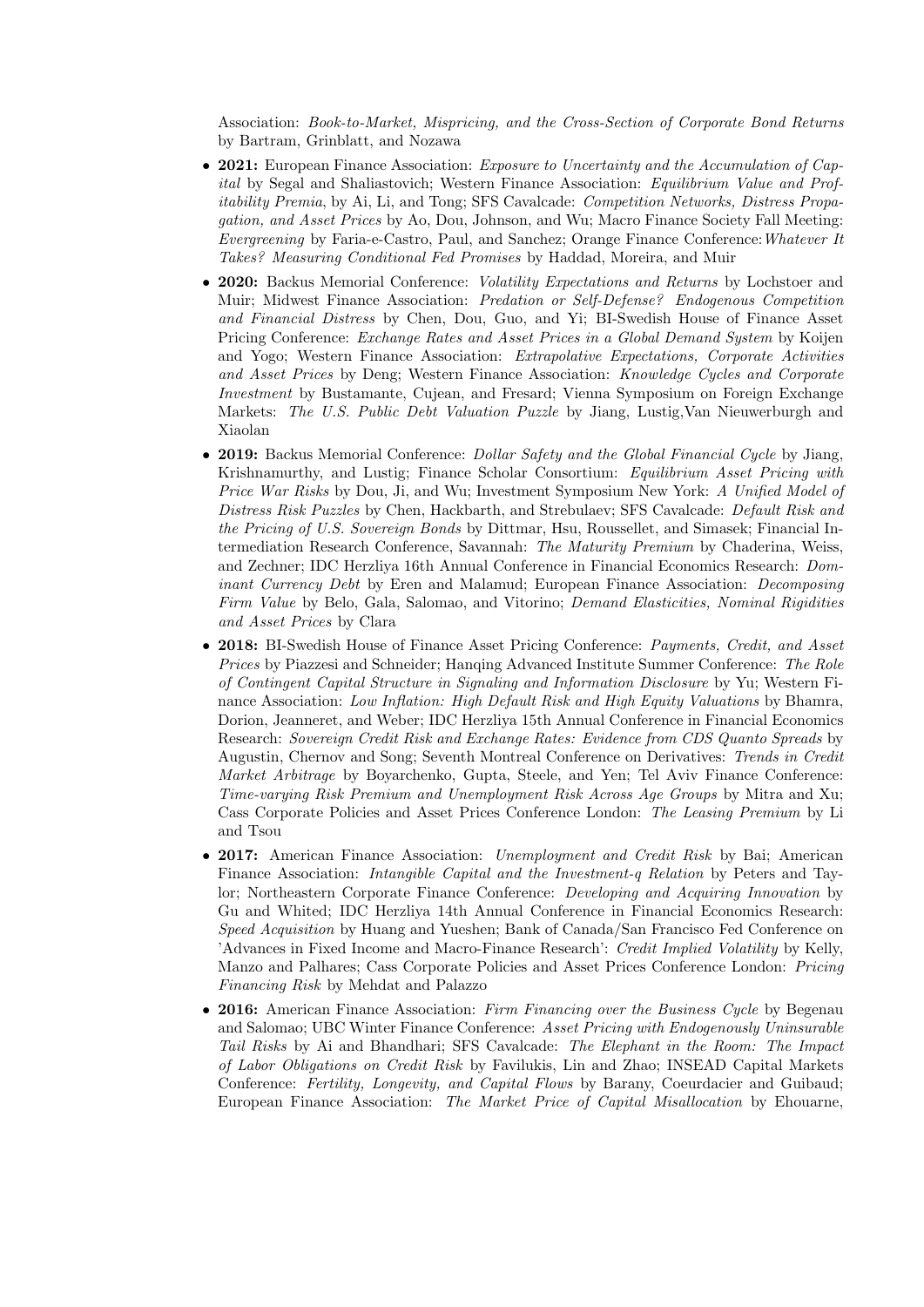Kuehn, and Schreindorfer

- 2015: European Finance Association: *Bank Lending and Relationship Capital* by Boualam; Western Finance Association: Financial Intermediation and Capital Reallocation by Ai, Li and Yang; IDC 12th Rothschild Caeserea Conference: Liquidity, Innovation, and Endogenous Growth by Malamud and Zucchi; NBER Asset Pricing Meeting: Adverse Selection, Slow Moving Capital, and Misallocation by Fuchs, Green and Papanikolaou; American Finance Association: External Equity Financing Costs, Financial Flows, and Asset Prices by Belo, Lin and Yang
- 2014: Western Finance Association: The Agency Spread by Aranda, Gamba and Saretto; Western Finance Association: Empirical Policy Function Benchmarks for Evaluation and Estimation of Dynamic Models by Bazdresch, Kahn and Whited; CAPR Workshop on Investment-Based and Production-Based Asset Pricing, Oslo: Sovereign Credit Spreads and the Real Economy by Bhamra, Kung and Romero
- 2013: American Finance Association: *Endogenous Dividend Dynamics and the Term Struc*ture of Dividend Strips by Belo, Collin-Dufresne and Goldstein; Western Finance Association: Can Idiosyncratic Cash Flow Shocks Explain Asset Pricing Anomalies? by Babenko, Boguth and Tserlukevich; CEPR Corporate Finance Meeting Gerzensee: Estimating the Effects of Contractual Frictions by Li and Whited; CEPR Asset Pricing Meeting Gerzensee: Asset Pricing with Entry and Imperfect Competition by Loualiche; Tepper/LAEF Macro-Finance Conference: Good and Bad Uncertainties and the Macroeconomy by Segal, Shaliastovich and Yaron
- 2012: American Finance Association: Innovations, Rational Exuberance and Investment by Kumar and Langberg; American Economic Association: Stochastic Volatility, Bond Yields, and the Q-Theory of Investment by Gourio and Michaux; European Finance Association: Infrequent Renegotiation of Wages: A Solution to Several Assset Pricing Puzzles by Favilukis and Lin; Tel Aviv Finance Conference: Volatility, the Macroeconomy and Asset Prices by Bansal, Kiku, Shaliastovich and Yaron
- 2011: Minnesota Macro-Finance Conference: Equity Yields by van Binsbergen, Hueskes, Koijen and Vrugt; Western Finance Association: Inferring Reporting-Related Biases in Hedge Fund Databases from hedge fund equity holdings by Agarwal, Fos and Jiang; European Finance Association: Uncertainty about Government Policy and Stock Prices by Pastor and Veronesi, Asset Prices and Institutional Investors by Pavlova and Basak; Tepper/LAEF Macro-Finance Conference: Overborrowing, Financial Crises and Macro-prudential Policy by Bianchi and Mendoza
- 2010: Tel Aviv Finance Conference: Capital Supply Uncertainty, Cash and Investment by Hugonnier, Malamud and Morellec; European Finance Association: Is There a Distress Anomaly? Corporate Bond Spread as Proxy for Default Risk by Anginer and Yildizhan; Western Finance Association: Is the Volatility of the Market Price of Risk due to Intermittent Portfolio Rebalancing by Chien, Cole and Lustig; Duke/UNC Asset Pricing Conference:The Cross-Section and Time-Series of Stock and Bond Returns by Koijen, Lustig and Van Nieuwerbergh; American Economic Association: Long-Run Risks, Credit Markets and Financial Structure by Bhamra, Kuehn and Strebulaev
- 2009: European Finance Association: *Consumption Volatility Risk* by Boguth and Kuehn
- 2008: Duke/UNC Corporate Finance Conference: A Bayesian Approach to Real Options by Grenadier and Malenko; Western Finance Association: Endogenous Technological Progress and the Cross-Section of Returns by Lin
- Referee American Economic Journal: Macroeconomics, American Economic Review, American Economic Review: Insights, Econometrica, Economic Inquiry, Economic Journal, Economic Theory, European Economic Review, ERC, Finance Research Letters, Hong Kong Research Grants Council, International Economic Review, Israel National Science Foundation, Journal of Applied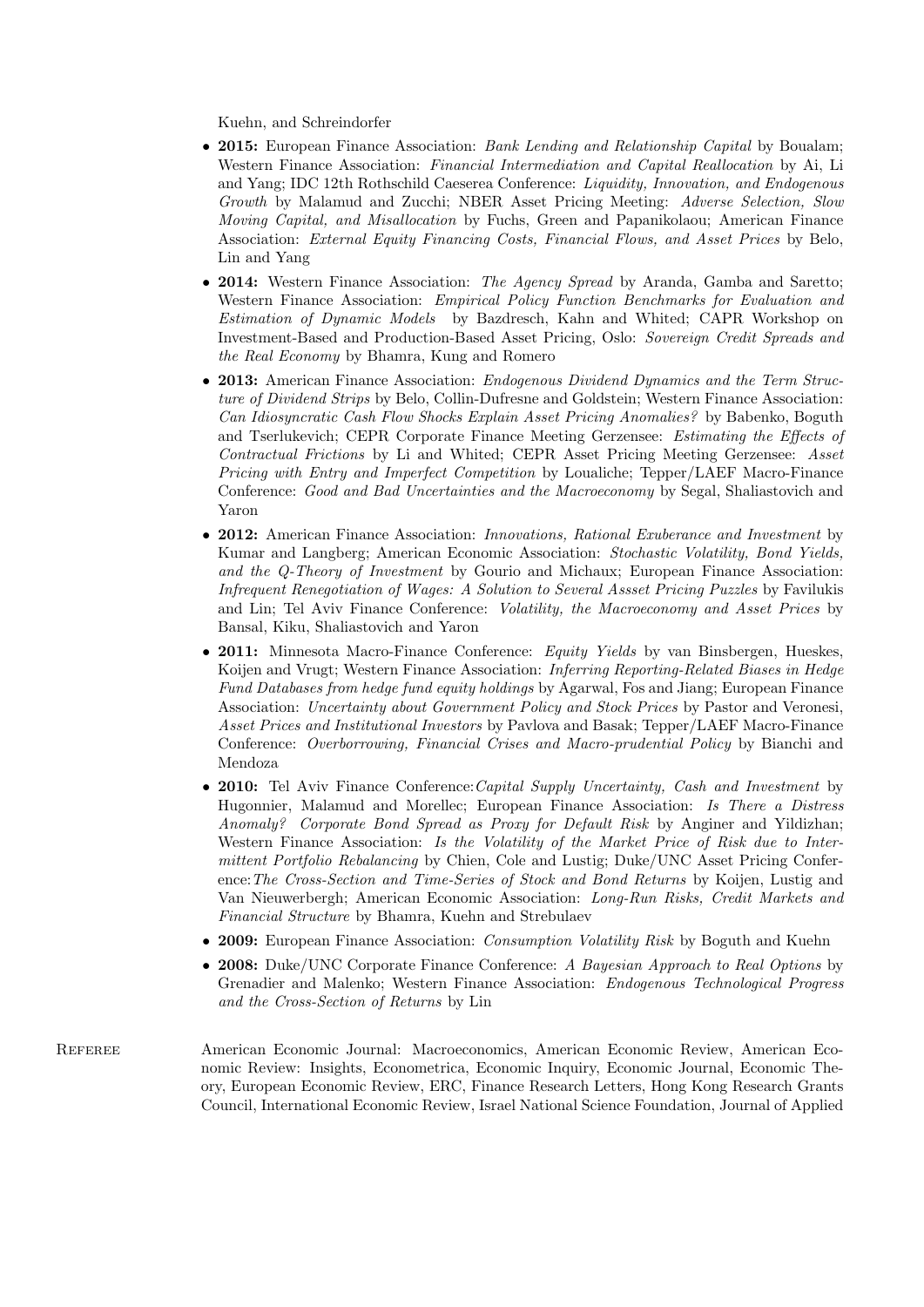Mathematics and Decision Sciences, Journal of Banking and Finance, Journal of Corporate Finance, Journal of Economic Dynamics and Control, Journal of Economic Theory, Journal of Empirical Finance, Journal of the European Economic Association, Journal of Finance, Journal of Financial Economics, Journal of Financial and Quantitative Analysis, Journal of Financial Intermediation, Journal of Monetary Economics, Journal of Money, Credit, and Banking, Journal of Political Economy, Management Science, Mathematical Finance, National Science Foundation (NSF), Oxford Research Encyclopedia of Economics and Finance, Quarterly Journal of Economics, Research Grants Council Hong Kong, Review of Asset Pricing Studies, Review of Economic Dynamics, Review of Economic Studies, Review of Finance, Review of Financial Studies, Swiss National Science Foundation

### Service University of Southern California, Marshall School of Business, Los Angeles, CA

Recruiting Committee, 2020- Finance PhD Committee, 2020-

#### Duke University, The Fuqua School of Business, Durham, NC

Co-organizer, Fuqua Finance Seminar, 2008/2009, 2009/2010, 2017/18 Organizer, Fuqua Finance Lunch, 2010/2011, 2012/13 Recruiting Committee, 2010/2011, 2011/2012, 2012/2013, 2014/2015, 2019/2020 Co-organizer, Duke-UNC Asset Pricing Conference, 2012, 2014, 2016, 2018, 2020 Co-Chair, Fuqua Finance PhD Program, 2016-2019

#### Conference Program Committees

Western Finance Association Annual Meeting 2010- European Finance Association Annual Meeting 2011- Tel Aviv Finance Conference 2013- SFS Finance Cavalcade, 2015- Financial Intermediation Research Society Conference, 2016- HEC-McGill Winter Finance Workshop, 2017- Cass Corporate Policies and Asset Prices Conference, 2018- IDC Herzliya Annual Conference, 2018- Mitsui Finance Symposium 2019

#### Conference Session Chair

Western Finance Association Annual Meeting 2013 ASU Sonoran Finance Conference 2013 Tel Aviv Finance Conference 2014 European Finance Association 2015, 2016, 2019, 2020 LAEF UCSB OTC Markets Conference 2016, 2017 SFS Cavalcade 2018, 2019, 2020 Midwest Finance Association 2022

#### Conference Track Chair

Midwest Finance Association Annual Meeting 2016, 2020 European Finance Association Annual Meeting 2021, 2022

#### Associate Program Chair

Western Finance Association Annual Meeting 2013

#### Invited Member

Finance Theory Group, 2010-2016